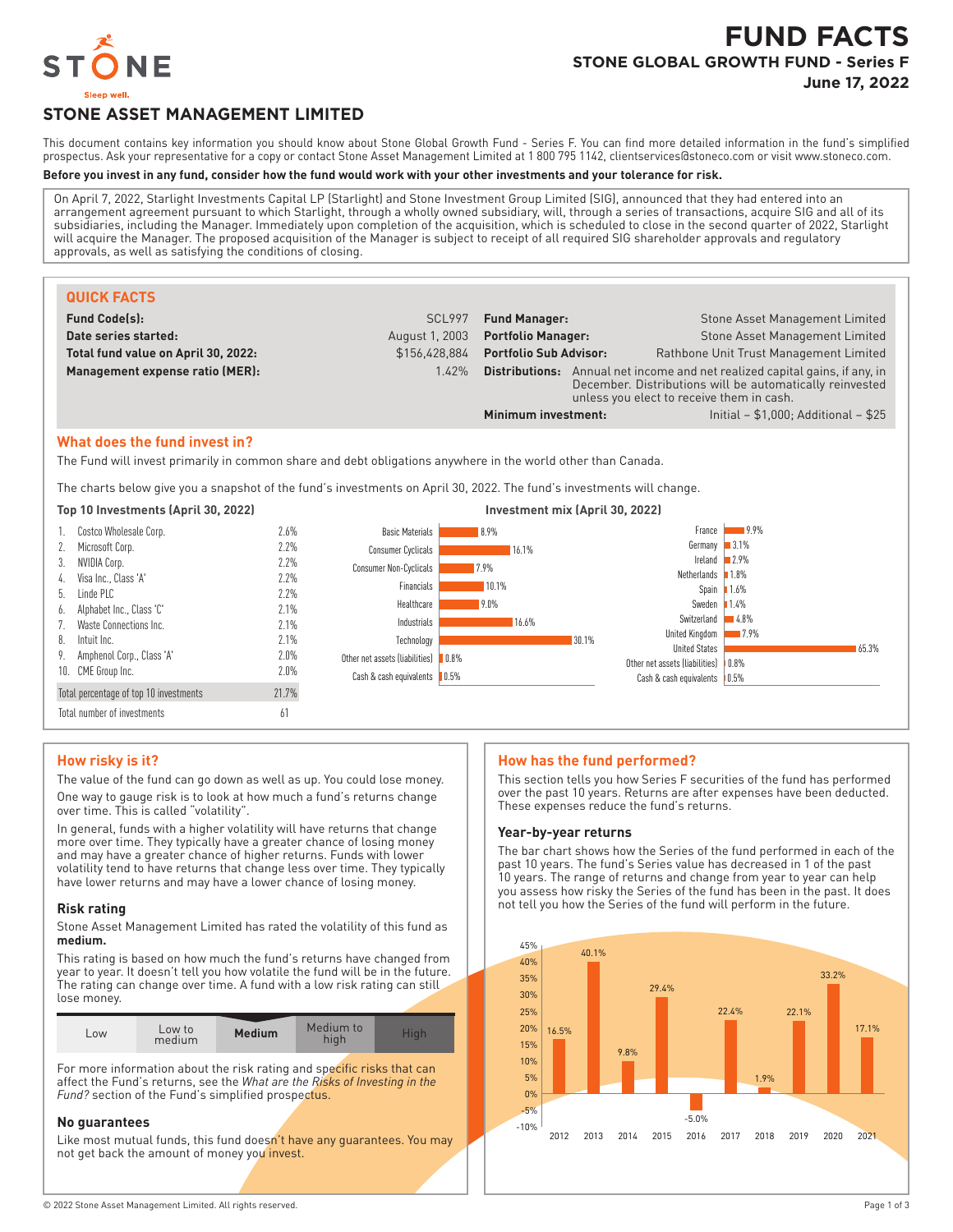

#### **Best and worst 3-month returns**

This table shows the best and worst returns for Series F securities of the fund in a 3-month period over the past 10 years. The best and worst 3-month returns could be higher or lower in the future. Consider how much of a loss you could afford to take in a short period of time.

|                    | Return     | $\vert$ 3 months ending | If you invested \$1,000 at the beginning of the period |
|--------------------|------------|-------------------------|--------------------------------------------------------|
| <b>Best return</b> | 20.88%     | June 30, 2020           | Your investment would rise to \$1.208.80.              |
| Worst return       | $-15.56\%$ | March 31, 2022          | Your investment would drop to \$844.40.                |

#### **Average return**

The annual compound return of the Series of the fund was approximately 13.7% over the past 10 years. If you had invested \$1,000 in the Series of the fund 10 years ago, your investment would now be worth \$3,609.92.

### **Who is this fund for?**

#### **This fund is suitable for investors:**

- Seeking capital growth and exposure to global securities
- With a mid-term to long-term investment horizon with a medium risk tolerance This fund may not be suitable for investors with a short-term investment

#### **A word about tax**

In general, you'll have to pay income tax on any money you make on a fund. How much you pay depends on the tax laws where you live and whether or not you hold the fund in a registered plan such as a Registered Retirement Savings Plan or a Tax-Free Savings Account.

Keep in mind that if you hold your fund in a non-registered account, fund distributions are included in your taxable income, whether you get them in cash or have them reinvested.

#### **How much does it cost?**

The following tables show the fees and expenses you could pay to buy, own and sell Series F securities of the fund.

The fees and expenses – including any commissions – can vary among series of a fund and among funds. Higher commissions can influence representatives to recommend one investment over another. Ask about other funds and investments that may be suitable for you at a lower cost.

#### **1. Sales charges**

horizon.

When you purchase Series F securities of the fund, you do not pay a sales charge. Instead, you may be required to pay your representative's firm a negotiated fee for investment advice and other services that it provides to you.